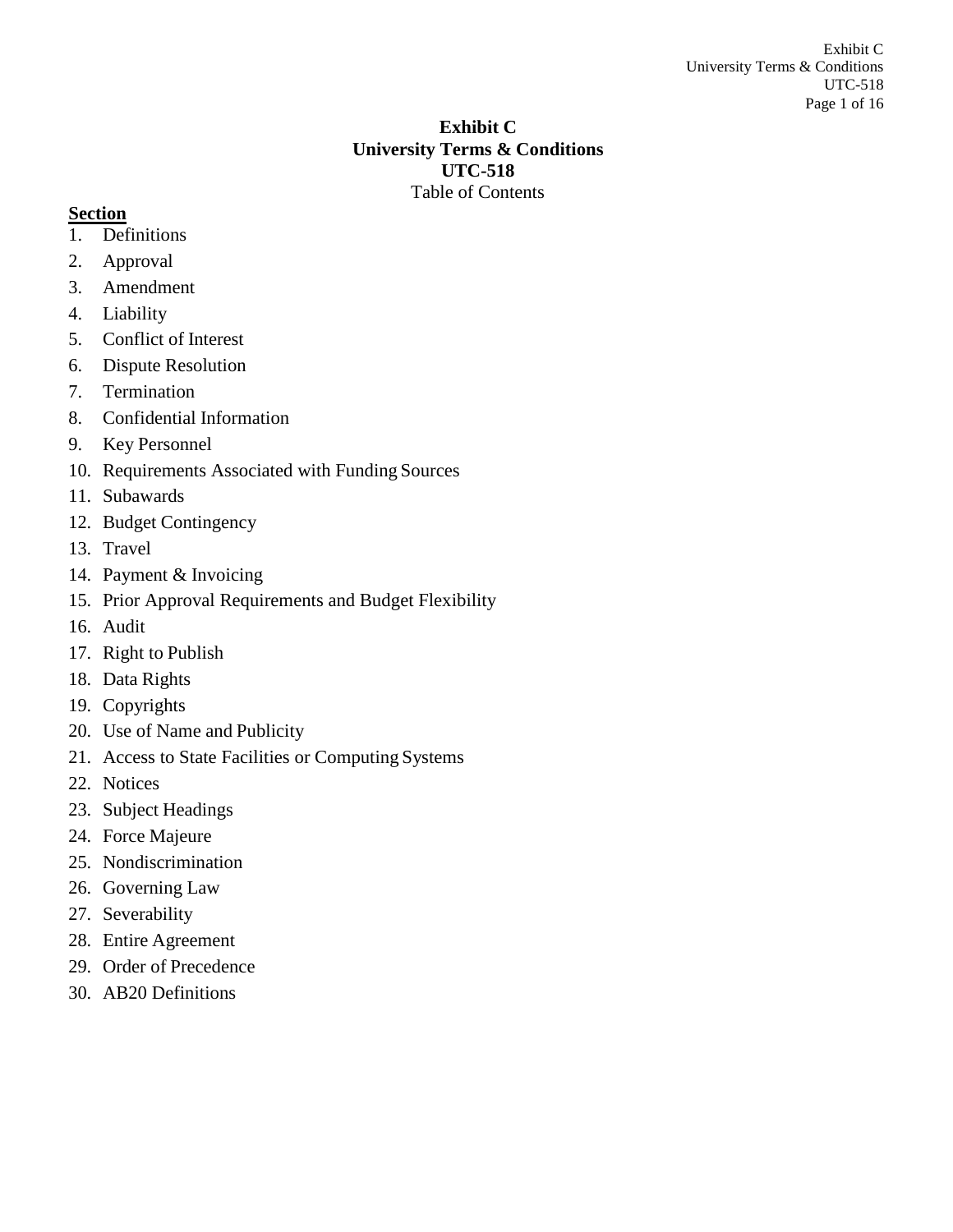## **1. [Definitions](#page-0-0)**

<span id="page-1-0"></span>Refer to [definitions a](#page-12-4)t end of document.

# **2. [Approval](#page-0-0)**

<span id="page-1-1"></span>This [Agreement](#page-12-5) is of no force or effect until signed by both [Parties a](#page-14-0)nd approved by the Department of General Services, if required. University may not commence performance until such approval has been obtained.

## **3. [Amendment](#page-0-0)**

<span id="page-1-2"></span>No amendment or variation of the terms of this Agreement shall be valid unless made in writing, signed by the Parties and approved as required. No oral understanding or agreement not incorporated in the Agreement is binding on any of the Parties.

## **4. [Liability](#page-0-0)**

- <span id="page-1-3"></span>A. To the extent permitted by law, the [University s](#page-15-0)hall defend, indemnify and hold harmless the [State,](#page-14-1) its officers, employees and agents from and against any and all liability, loss, expense, attorneys' fees, or claims for injury or damages arising out of the performance of this Agreement but only in proportion to and to the extent such liability, loss, expense, attorneys' fees, or claims for injury or damages are caused by or result from the negligent or intentional acts or omissions of the University, its respective officers, agents or employees.
- B. To the extent permitted by law, the State shall defend, indemnify and hold harmless the University, its officers, employees and agents from and against any and all liability, loss, expense, attorneys' fees, or claims for injury or damages arising out of the performance of this Agreement but only in proportion to and to the extent such liability, loss, expense, attorneys' fees, or claims for injury or damages are caused by or result from the negligent or intentional acts or omissions of the State, its respective officers, agents or employees.
- C. If the University provides funds to any Subawardee, excluding any agency or department of the United States, to accomplish any of the work of this Agreement, the University shall first enter into a written agreement with each Subawardee by which the Subawardee agrees to indemnify and hold harmless the State of California, the State and its officers, agents, and employees from any and all liabilities, losses, claims, demands, damages, or costs, including without limitation litigation costs and attorney's fees, resulting from or arising out of the Subawardee's performance under its agreement with the University, but only in proportion to and to the extent such liability, loss, expense, attorneys' fees, or claims for injury or damages are caused by or result from the negligent or intentional acts or omissions of the Subawardees, its respective officers, agents or employees. The foregoing does not limit any breach of contract action that the State may have against the University.

# **5. [Conflict of](#page-0-0) Interest**

## <span id="page-1-4"></span>A. Conflict of Interest

1) State intends to avoid any real or apparent conflict of interest on the part of the University, Subawardees, or employees, officers and directors of the University or Subawardee. Thus, State reserves the right to determine, in its reasonable discretion, whether any information, assertion or claim received from any source indicates the existence of a real or apparent conflict of interest; and, if a conflict is found to exist, to require the University to submit additional information or a plan for resolving the conflict, subject to State review and prior approval.

# 2) Conflicts of interest include, but are not limited to:

(a) An instance where the University or any of its Subawardees, or any employee, officer, or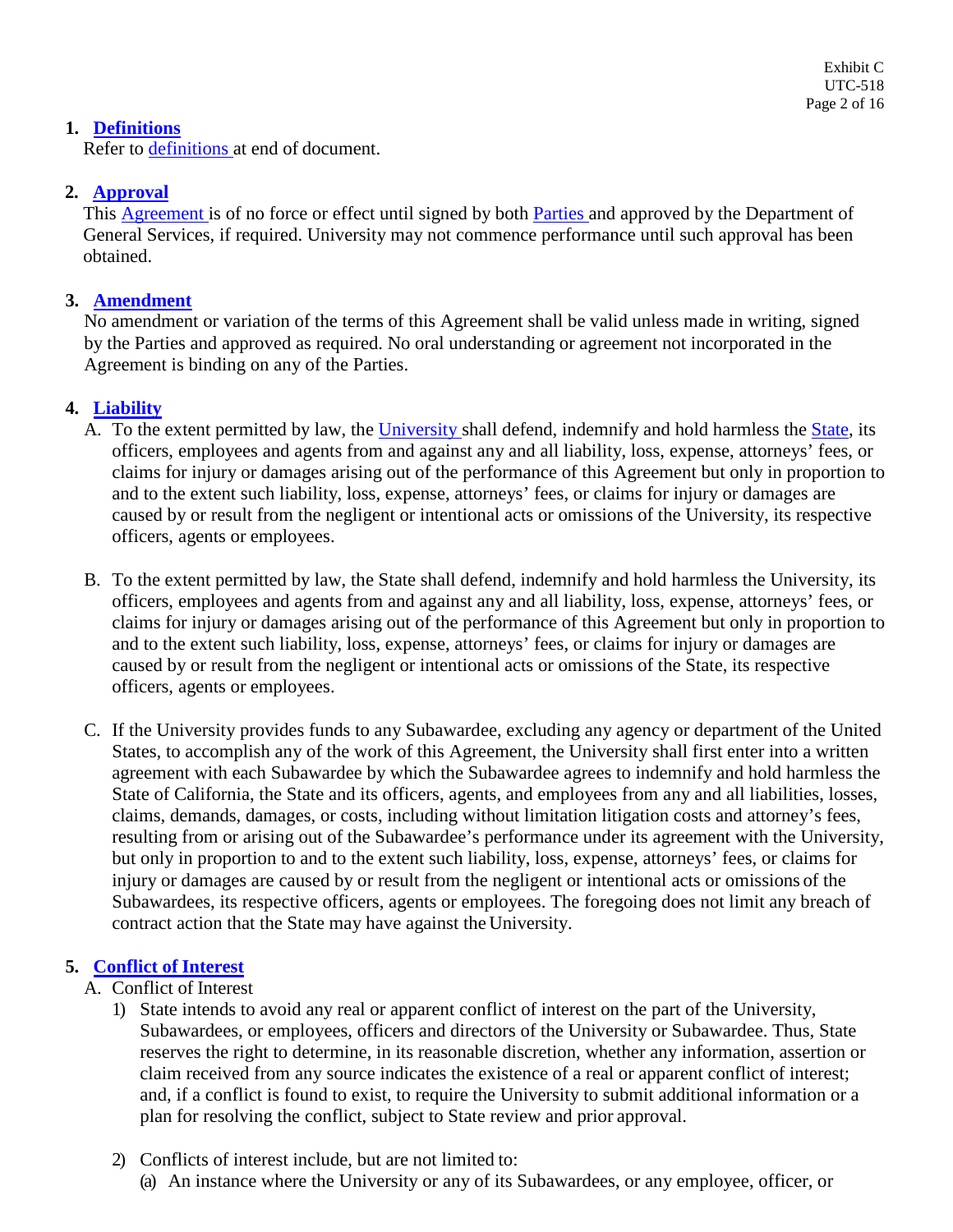director of the University or any Subawardee receiving information in connection with the performance of services hereunder has an interest, financial or otherwise, whereby the use or disclosure of information obtained while performing such services would result in private or personal benefit.

- (b) An instance where, in connection with the performance of services hereunder, the University's or any Subawardee's employees, officers, or directors use their positions for purposes that are, or give the appearance of being, motivated by a desire for private gain for themselves or others, such as those with whom they have family, business or other ties.
- B. Disclosure of Current and Pending Support

The University will be required to submit a completed Current and Pending Support form (Exhibit A6) to the State with its Proposal. Upon request from the State, University will submit an updated Current and Pending Support form within thirty (30) calendar days of the request from the State.

C. Evaluation

If either Party becomes aware of a known or suspected conflict of interest pursuant to paragraphs A or B above, the knowledgeable Party shall inform the other Party, and the University will be given an opportunity to submit additional information or to resolve the conflict. Within twenty (20) calendar days from the date of notification of the conflict, the University will provide additional information sufficient to fully evaluate the nature and effects of the potential conflict. If a conflict of interest is determined to exist by the State in its reasonable discretion and cannot be resolved to the satisfaction of the State, the conflict will be grounds for terminating the Agreement for good cause pursuant to Section 7 of this Agreement. The State may, at its discretion upon receipt of a written request from the University, authorize an extension of the timeline indicated herein.

## **6. Dispute [Resolution](#page-0-0)**

- <span id="page-2-0"></span>A. The State's Contract/Program Manager and the University's [Principal Investigator s](#page-14-2)hall attempt to informally resolve any disputes under this agreement.
- B. If either Party determines that the dispute cannot be informally resolved, either Party may submit to the other Party in writing a description of the dispute and the desired outcome.
- C. The State's [Authorized Official,](#page-13-0) as designated in Exhibit A3, or designee and the University's Director of Contracts and Grants Administration or designee shall meet to review the issues. A written decision signed by the Party receiving the notice of dispute shall be returned to the other Party within thirty (30) working days of the receipt of the notice of dispute, or as otherwise agreed between the Parties, in writing.
- D. If both Parties cannot agree upon a resolution after following the processes described in this Agreement, both Parties retain the right to bring a lawsuit or seek any other legal or equitable remedy either Party may have.

Pending the final resolution of any dispute arising under this Agreement, University agrees to diligently proceed with the performance of this Agreement, including the delivery of goods or the provision of services or research in accordance with the terms of this Agreement, unless the dispute involves the University's continued performance under this Agreement. The University's failure to diligentlyproceed in accordance with the State's instructions shall be considered a material breach of this Agreement. State agrees to continue payment for costs not under dispute.

E. If payment for services performed by University is part of the dispute, to the extent it is legally able to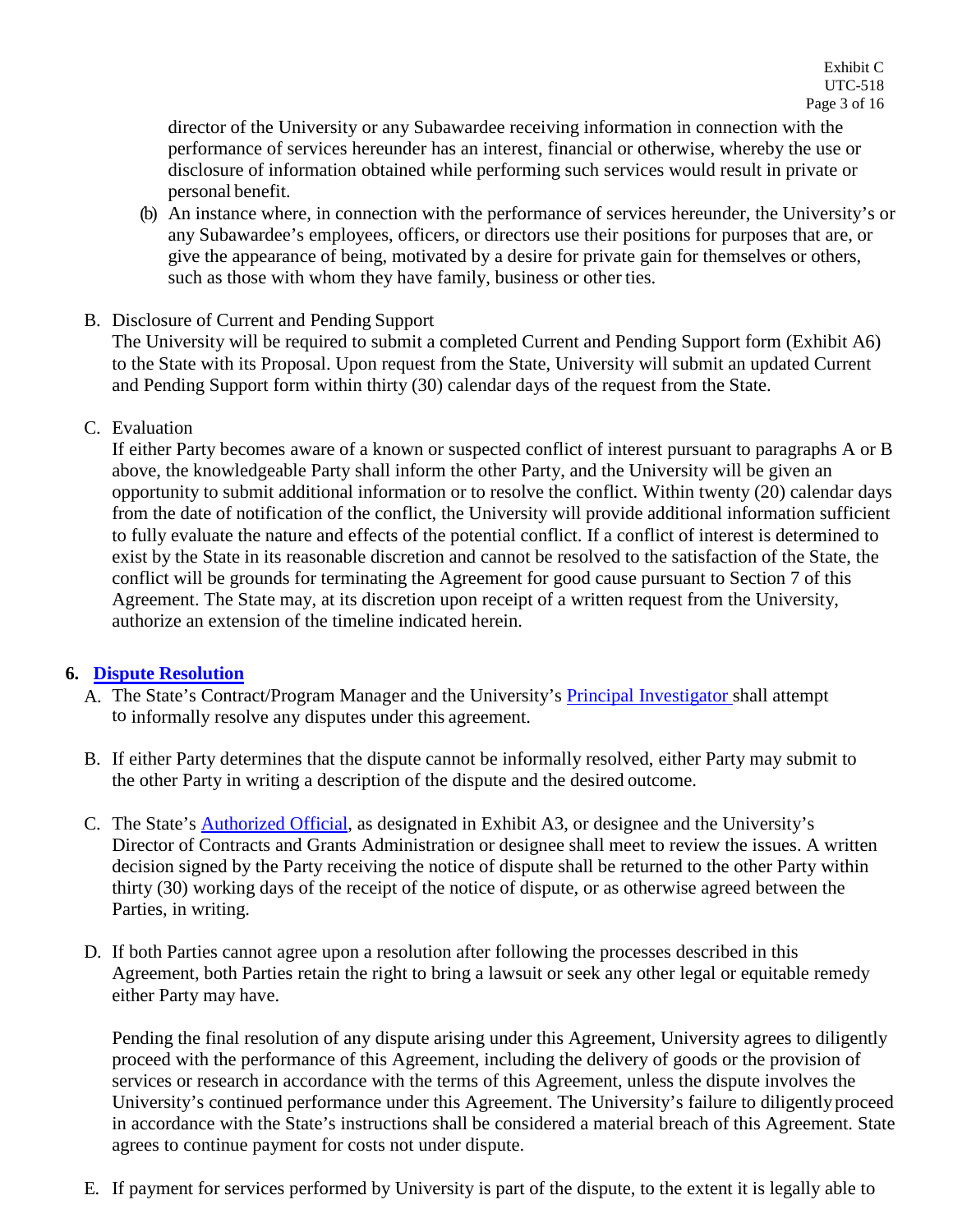do so, the State will ensure that funds remain available for this purpose and do not revert prior to the conclusion of the dispute resolution process.

F. This dispute resolution process does not preclude either Party from exercising its right to terminate this Agreement pursuant to Section 7.

## **7. [Termination](#page-0-0)**

- <span id="page-3-0"></span>A. The State's Authorized Official may terminate this Agreement with or without cause upon thirty (30) calendar days written notice to the University. Upon receipt of the State's notice of termination, the University shall take reasonable efforts to limit or terminate all financial commitments and will not incur new obligations under this Agreement. In accordance with the Invoice Provision of this Agreement the State shall reimburse the University for costs incurred up to the effective date of termination and for costs incurred due to [Non-cancellable Obligations,](#page-14-3) up to the undisbursed balance of funds authorized in this Agreement.
- B. The University's Authorized Official may terminate this Agreement for Good Cause and upon thirty (30) calendar days written notice to the State of the cause for termination. Upon submission of the University's notice of termination, the University shall take reasonable efforts to limit or terminate all financial commitments and will not incur new obligations under this Agreement. In accordance with the Invoice Provision of this Agreement the State shall reimburse the University for costs incurred up to the effective date of termination and for costs incurred due to Non-cancellable Obligations, up to the undisbursed balance of funds authorized in this Agreement.
- C. Good Cause is defined as impossibility of performance or frustration of purpose. Good cause does not include material breach or termination for convenience.
- D. In the case of early termination, the University will submit, within ninety (90) days of the termination date, an invoice and a report covering services up to the termination date. Any Deliverable as described in this Agreement, that is fully or partially completed up to the termination date (work product), will be provided to the State.
- E. Upon receipt of the invoice, progress report, data, and work product, a final payment will be made to the University. This payment shall be for all costs incurred in accordance with this Agreement, and shall include labor and materials purchased or utilized (including all Non-cancellable Obligations) up to the termination date, and pro rata share of indirect costs as specified in the budget (Exhibit B).
- F. If either Party notifies the other of a material breach, the breaching Party will have fifteen (15) calendar days to respond with a remedy to correct the breach. The receiving Party has fifteen (15) calendar days to accept or reject the proposed remedy or offer an alternative remedy. Upon approval of the proposed remedy, the breaching Party has thirty (30) calendar days to implement the cure. In the event the breaching Party does not cure the breach within the thirty-day period, the non-breaching Party may terminate for cause immediately upon written notice. All notifications, acceptances and or rejections must be submitted in writing.
- G. Pursuant to a Governor's Executive Order or equivalent directive, such as a court order or an order from a federal or state regulatory agency, the State may issue a Suspension Notice. The Notice must identify the specific Executive Order or directive and the Agreement number(s) subject to suspension. Work charged to the State must stop immediately upon receipt of the Notice. The University retains the right to reimbursement of costs incurred to date, including non-cancellable obligations, and reserves the right to seek reimbursement through administrative or legal action.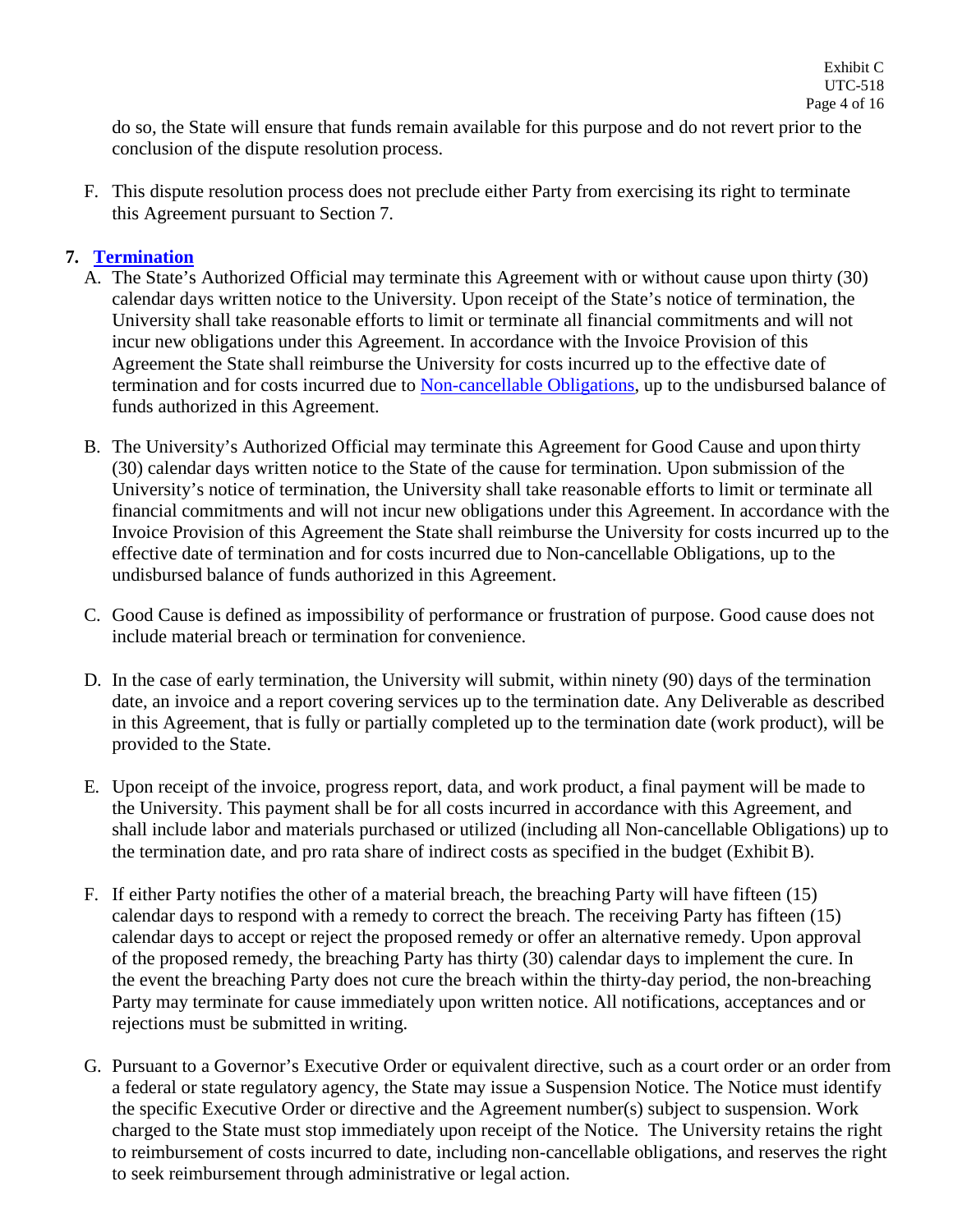H. The University shall include in any agreement with any subawardee retained for work under this Agreement a provision that entitles the University to suspend or terminate the agreement with the subawardee for any reason on written notice and on the same terms and conditions specified in this section.

## **8. [Confidential](#page-0-0) Information**

<span id="page-4-0"></span>A. Protection of Personally Identifiable Information

Except as otherwise provided by law, information or data that personally identifies an individual or individuals shall be protected in accordance with California Civil Code Sections 1798, et seq., and other relevant State or Federal statutes and regulations. The Parties shall comply with California Civil Code Sections 1798, et seq. and other relevant State or Federal statutes and regulations in safeguarding all such information or data which comes into their possession under this agreement in perpetuity, and shall not release or publish any such information or data except as permitted by law.

B. Confidentiality of Third Party Provided Information

Third Parties may provide Confidential Information to the State or directly to the University for use by the University in the performance of the [Scope of Work.](#page-14-4) Any such information will be defined by the State in the Scope of Work as "Third-Party Confidential Information" and requirements for treatment of such information will be set forth in Exhibit A, Scope of Work. In addition, such third party may also request a separate Confidential Nondisclosure Agreement (CNDA). If applicable, a CNDA for this purpose will be provided as Exhibit A7.

C. Trade Secrets

Both Parties agree that they will not provide or make accessible to either Party any third-party [Trade](#page-14-5) [Secrets w](#page-14-5)ithout first informing the receiving Party and obtaining prior written consent to accept and protect such information in perpetuity or until the information disclosed under this Agreement ceases to be a Trade Secret.

D. Other Confidential Information

Any other information considered confidential by the disclosing Party will be clearly marked by the disclosing Party in writing, as ["Confidential Information"](#page-13-1), and sent only to the designated representative of the receiving Party. Any confidential information conveyed orally to the receiving Party by the disclosing Party shall be followed by a written communication within fourteen (14) days that said information will be considered "Confidential Information." Neither Party will disclose Other Confidential Information unless it is necessary to the Scope of Work or is otherwise required by law. Except as required by law and/or by court order, the receiving Party will not disclose Confidential Information for a period of five (5) years from the termination of this Agreement, or such time period mutually agreed upon by both Parties. At the end of said five year period or upon request from the State, University will return or destroy Confidential Information.

The receiving Party will take all appropriate measures to protect the confidentiality of such information while in its possession. In the event that University is required to disclose Confidential Information to a [Consultant](#page-13-2) and/or [Vendor](#page-15-1) in order to fulfill the Scope of Work, the University will require the Consultant and/or Vendor to comply with terms at least as stringent as University's obligations hereunder and as required by law.

Notwithstanding any other provision in this Agreement, both Parties are subject to the California Public Records Act ("CPRA"), Government Code Section 6250 et seq. Education Code Section 72690 applies to [CSU Auxiliaries.](#page-13-3) University will advise Subawardees of these facts.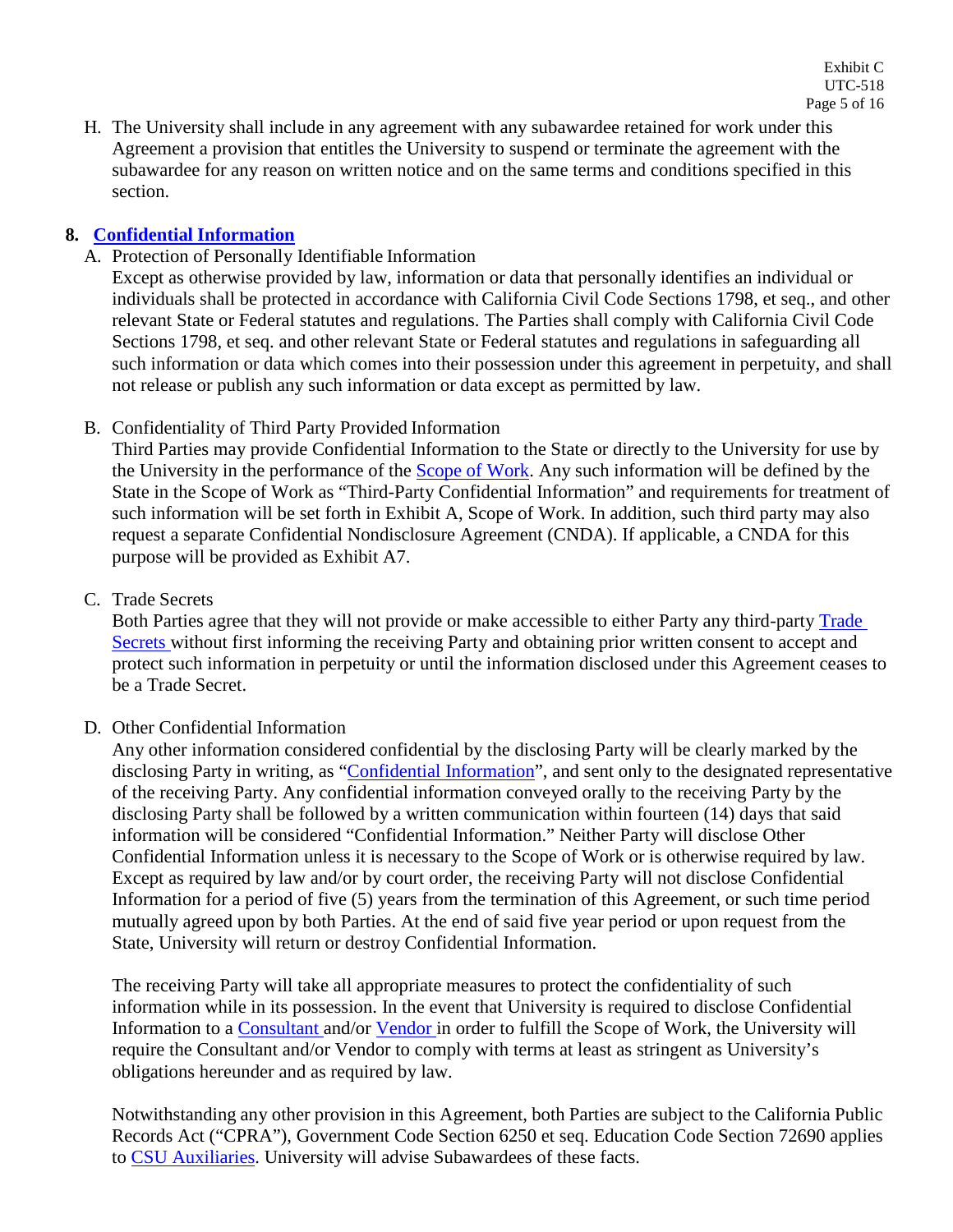E. Special Conditions for Security of Confidential Information

University will comply with applicable State and Federal statutes and regulations and policies regarding information security. Additional legal and regulatory requirements regarding security of Confidential Information, and requirements regarding use and disposition thereof, may be provided by the State and are specified in Exhibit E.

F. The confidentiality obligations herein do not apply to information that (i) was known to the receiving Party prior to its receipt from the disclosing Party, (ii) is independently developed by the receiving Party, or (iii) becomes available to the general public at any time through no fault of the receiving Party.

## **9. Key [Personnel](#page-0-0)**

<span id="page-5-0"></span>Any change in the [Key Personnel i](#page-14-6)dentified in Exhibit A2, Scope of Work, shall require prior approval of the State. The State shall not unreasonably delay its determination whether to provide such approval. The University will provide any documentation required to facilitate the State's determination of whether or not to approve the proposed change in Key Personnel.

## **10. [Requirements Associated with Funding](#page-0-0) Sources**

- <span id="page-5-1"></span>A. This Agreement is subject to any additional requirements imposed on the State agency by applicable law (including, but not limited to, bond, proposition and federal funding). These additional requirements and applicable funding sources are set forth in the following Exhibits, which are attached and incorporated by this reference in Exhibit D.
- B. If the University is a subrecipient, as defined in  $2 \text{ CFR } \frac{8}{3}$  200.93, and the External Funding Entity is the federal government, the awarding State agency will provide to the University the name of the federal agency, the prime award number (if available), and the Catalog of Federal Domestic Assistance (CFDA) program number (if available and applicable). The State acknowledges that in the case of federal funds, the University must comply with the applicable Federal regulations.
- C. Notwithstanding the foregoing, this Agreement shall be governed by the laws of the State of California as to interpretation and performance.

## **11. [Subawards](#page-0-0)**

- <span id="page-5-2"></span>A. The University will perform the work contemplated with resources available within its own organization and no portion of the work shall be subawarded except for Subawards expressly identified in the proposal, the Scope of Work or the Budget, or any amendments to the foregoing. The University will incorporate into any [Subaward f](#page-14-7)or work identified in this Agreement any provision applicable to the particular [Subawardee,](#page-14-8) including, but not limited to the following:
	- 1) Conflict of Interest
	- 2) Confidential Information
	- 3) Budget Contingency
	- 4) Patents (if applicable)
	- 5) Copyrights (if applicable)
	- 6) Data Rights (if applicable)
	- 7) Audits
	- 8) Invoicing and Payment
	- 9) Indemnification
	- 10) Any other provisions required by statute, regulation or source of funds applicable to this Agreement.

This subsection 11.A. shall not apply to "Sub-Agreements" with the United States Department of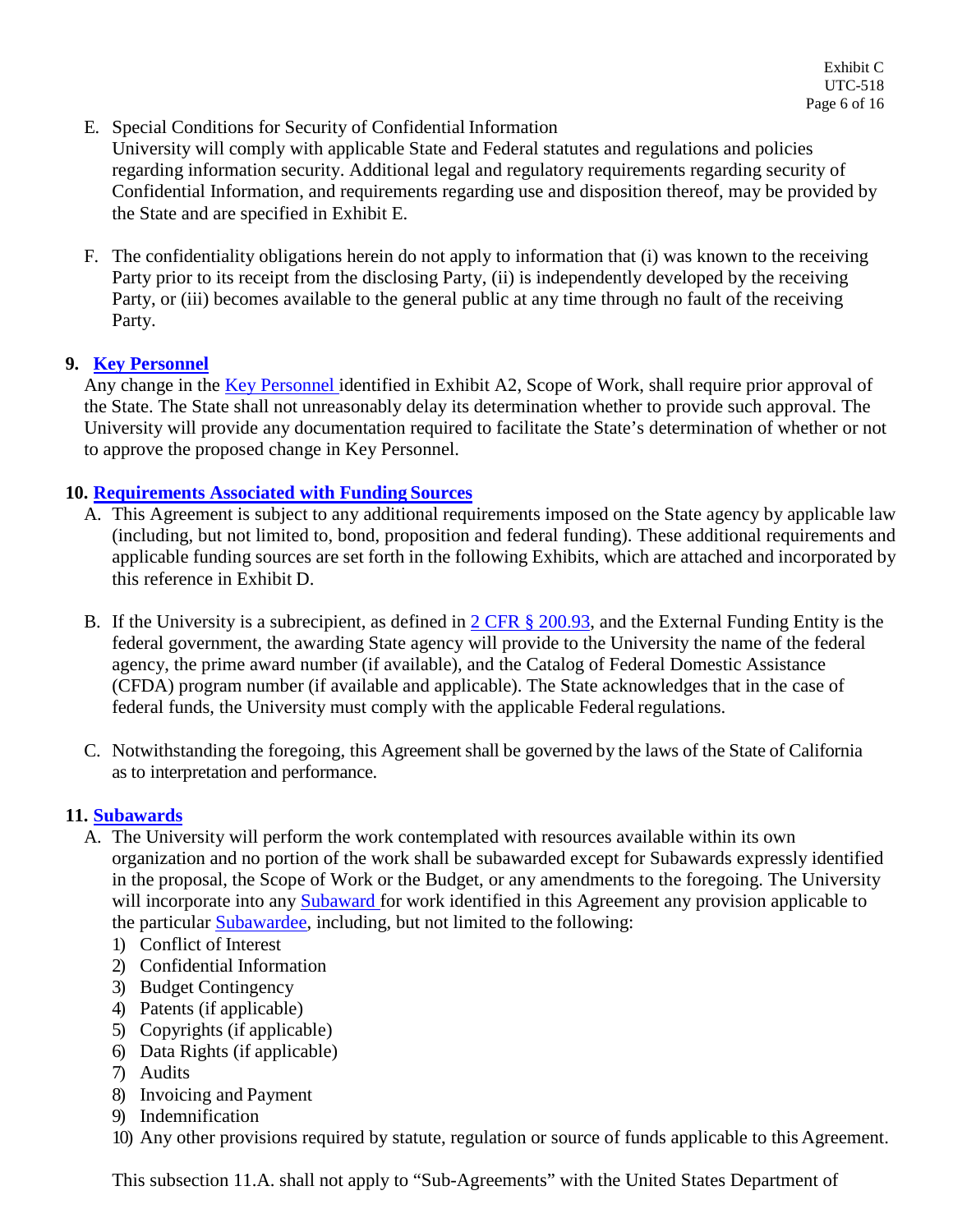EnergyNational Laboratories.

- B. The University shall be responsible for establishing and maintaining written agreements with and making payments to Subawardees for work performed in accordance with the terms of this Agreement. Nothing contained in this Agreement, or any subsequent Amendment to this Agreement, shall create any contractual relationship between the State and any Subawardee, and no Subawardee shall relieve the University of its responsibilities and obligations hereunder. The University shall provide copies of Subaward documents upon request by the State.
- C. Any substitution or addition of Subawardees identified in this Agreement must be approved in writing by the State in advance of assigning work to substitute or new Subawardees. University acknowledges that, if applicable, the State must comply with State Contracting Manual (SCM Volume I) Section 3.06, which applies to all Subawards. The State will decide whether to seek authorization to allow the University to proceed with the proposed substitute or additional Subawardee, and the University will provide assistance to the State upon request in order to meet these requirements.
- D. This section applies to any Subawardee that provides assistance to the University under this Agreement regardless of time or dollars expended.
- E. Vendors are not considered to be a Subawardee and are subject to the normal terms and conditions of the University's procurement process.

## **12. Budget [Contingency](#page-0-0)**

- <span id="page-6-0"></span>A. It is mutually understood between the Parties that this Agreement may have been written before ascertaining the availability of congressional or legislative appropriation of funds, for the mutual benefit of both Parties in order to avoid program and fiscal delays that would occur if this Agreement were executed after that determination was made.
- B. This Agreement is valid and enforceable only if sufficient funds are made available to the State by the United States Government or the California State Legislature for the purpose of this program. In addition, this Agreement is subject to any additional restrictions, limitations, conditions, or any statute enacted by the Congress or the State Legislature that may affect the provisions, terms, or funding of the Agreement.
- C. It is mutually agreed that if Congress or the California State Legislature does not appropriate sufficient funds for the program, the State has the option to terminate the Agreement in accordance with Section 7 or to amend this Agreement to reflect any reduction in funds.

## <span id="page-6-1"></span>**13. [Travel](#page-0-0)**

A. Travel and reimbursement for University employee travel costs shall be in accordance with the University's travel policy in effect as of the date the cost is incurred. The University's travel policy is found at:<http://policy.ucop.edu/doc/3420365/BFB-G-28> [UC] [http://www.calstate.edu/icsuam/documents/Section3000.pdf \[](http://www.calstate.edu/icsuam/documents/Section3000.pdf)CSU]. The University will immediately inform the State in writing of any changes in its travel policy.

Lodging rates shall be reasonable.

B. Reimbursement for travel by employees of a Subawardee of the University shall be reimbursed at actual cost not to exceed the Federal rates in effect as of the date the costs are incurred. Federal rates are available on the US General Services Administration website at [http://www.gsa.gov/portal/category/21287.](http://www.gsa.gov/portal/category/21287)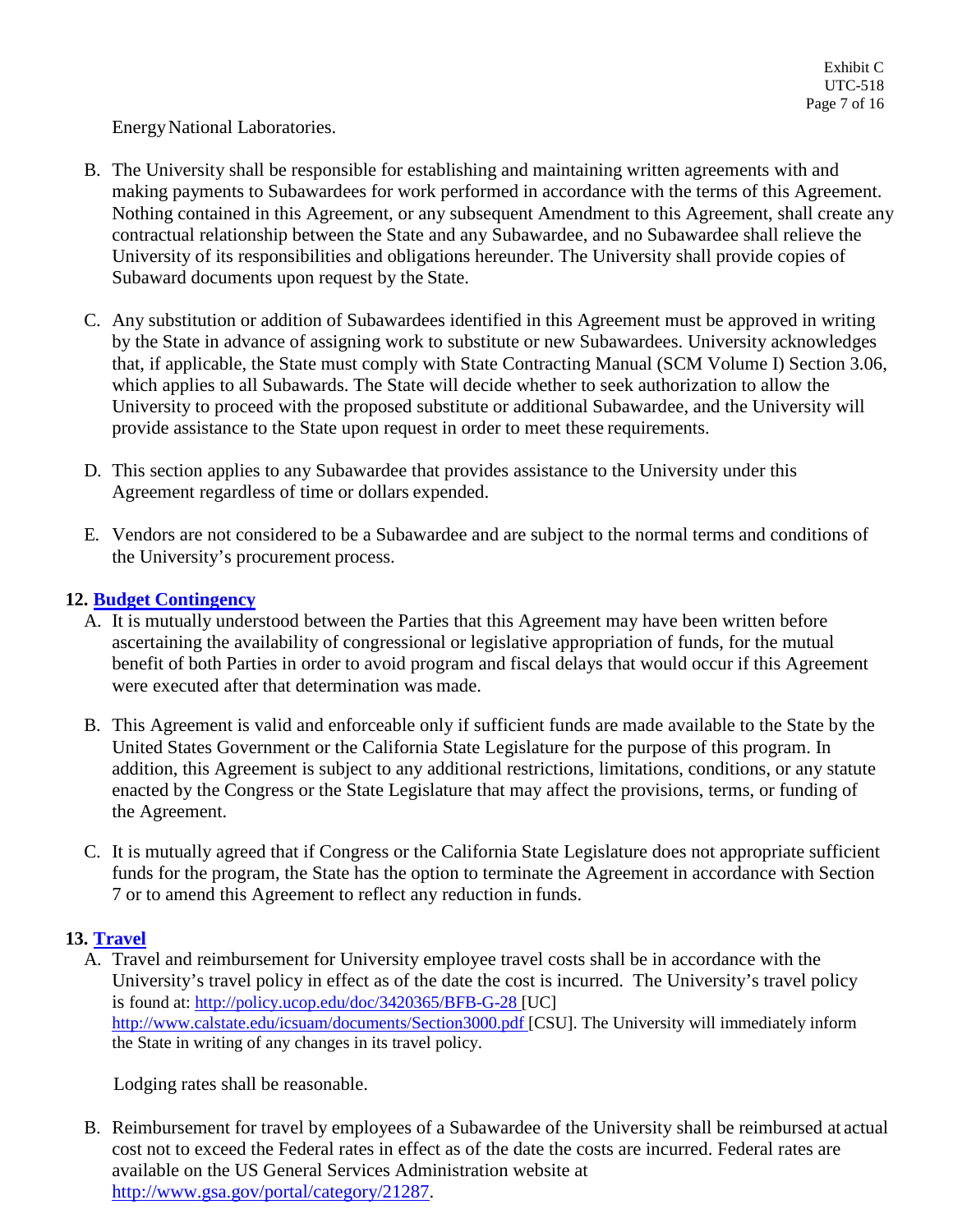- C. The Budget shall identify all travel and the costs of travel, including travel by subawardees, and shall itemize the rate, estimated cost and destination of the travel. The Budget Justification and/or Scope of Work shall identify the travelers and purpose of the travel. Travel identified in this manner is considered approved upon execution and approval of the Agreement. Travel not identified in the Budget and/or Scope of Work shall require prior written (including fax or email) authorization from the State [Contract](#page-13-4)  [Project Manager.](#page-13-4) The need for actual travel not identified in the proposed Budget and/or Scope of Work must be justified and all technological avenues of communication (e.g., teleconferencing, videoconferencing, or web conferencing) must be explored before travel will be approved.
- D. If State policy regarding out-of-state travel changes during the period of this Agreement, it is the responsibility of the State to inform the University, and the Parties will work together in good faith to amend this Agreement, as necessary.

# <span id="page-7-0"></span>**14. Payment & [Invoicing](#page-0-0)**

- A. Reimbursement
	- 1) The total amount of funds disbursed under this Agreement shall not exceed the total amount in item 3 on STD 213. Subject to the Budget Contingency clause of this Agreement, the amounts payable for each fiscal year, if applicable, will be identified in Exhibit B.
	- 2) Costs for this Agreement shall be computed in accordance with the Generally Accepted Accounting Principles (GAAP). The State will reimburse [direct a](#page-13-5)nd [indirect costs i](#page-14-9)n accordance with ExhibitB.
	- 3) State shall reimburse salaries and wages based upon the approved budget (Exhibit B) and the actual payments made with the following caveat: University must retain supporting documentation that shall substantiate actual costs and shall be available for review by the State upon request. Supporting documentation may include, but not be limited to, time reports and/or calendar entries.
	- 4) Indirect Costs shall be calculated in accordance with the University budgeted indirect costs in Exhibit B, Budget. Subject to Exhibit D, the rate in effect for the first year of a multi-year project will be the rate used for the entire project. If additional funds (not previously appropriated or budgeted) are awarded, the proposed budget for these additional funds may include a different indirect cost rate as mutually agreed between the parties.
	- 5) Nothing herein contained shall preclude a ten-percent payment withhold pursuant to Section 10346 of the Public Contracts Code.
- B. Expense Allowability / Fiscal Documentation

University will maintain financial records and supporting documentation of all costs incurred in the performance of this Agreement. If the State agency or State Controller's Office requires clarification of any expenditure prior to payment of an invoice, University will provide documentation of such expenditure to support its allowability. If any expenditures are disputed by the State, pending resolution, State agrees to pay all other undisputed invoiced costs.

1) Equipment purchases shall comply with Department of General Services State ContractingManual (SCM) Section 7.29 – Equipment Purchases, if applicable.

For the purposes of this Agreement, "damage" as used in paragraph B of SCM 7.29 – Equipment Purchases is defined as physical harm that is sustained by the equipment that prevents its functioning as designed or manufactured.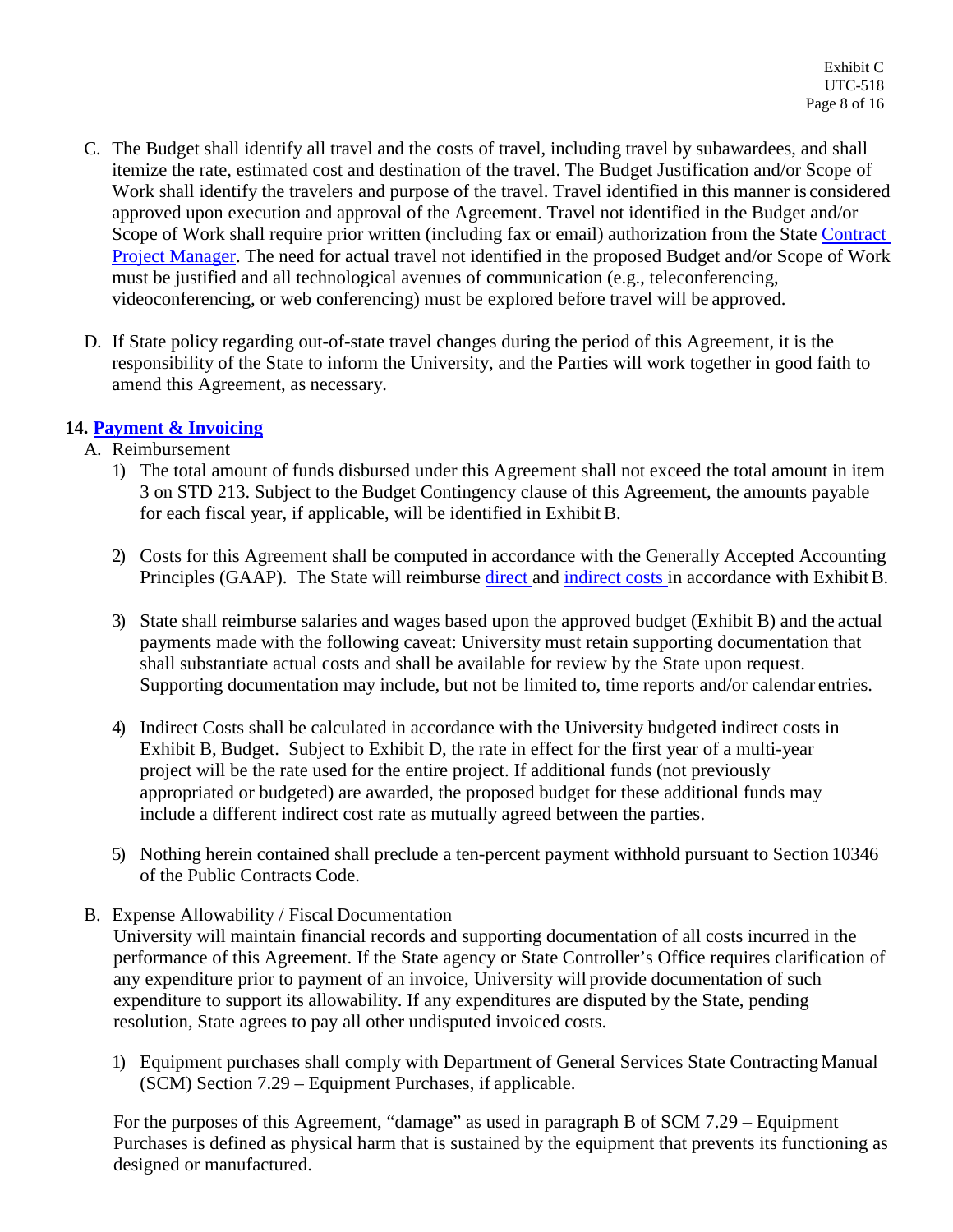2) University will maintain financial documentation in accordance with Section 16, Audit.

#### C. Invoicing

- 1) For services satisfactorily rendered in accordance with the Scope of Work and Budget, and upon receipt and approval of invoices, State agrees to reimburse the University for actual allowable expenditures. Approval of invoices shall not be withheld based on scientific differences between University and State in the interpretation of the research data and final conclusions.
- 2) Invoices shall be submitted in arrears not more frequently than monthly and not less frequently than quarterly to the State [Financial Contact,](#page-14-10) identified in Exhibit A3. Invoices may be submitted electronically by email. If submitted electronically, invoice must include the following certification for State certification to the State Controller's Office, in compliance with SAM 8422.1:

This bill has been checked against our records and found to be the original one presented for payment and has not been paid. We have recorded this payment so as to prevent a later duplicate payment.

Signed:

State Agency Accounting Officer

- 3) Invoices shall:
	- a. Bear the University's name as shown on the Agreement
	- b. Include the Agreement number and University fund/reference number
	- c. Identify the billing and/or performance period covered by the invoice and provide a detailed transaction ledger, including payroll detail, for the same period
	- d. Provide University invoice contact, telephone number and/or email address
	- e. Be prepared in accordance with the approved cost categories identified in Exhibit B and the elements contained in Exhibit B3
	- f. Be certified in ink or by an electronically scanned copy of a signature by the University's [Authorized Financial Contact \(](#page-12-6)or designee) identified in Exhibit A3 as true, correct, and the sole bill for the charges invoiced.
- 4) A copy of the invoice/detailed transaction ledger shall be certified in ink or by an electronically scanned copy of a signature by the PI or designee (such designee shall be identified in Exhibit A3) for costs incurred, with the following statement: "I have reviewed the expenditure detail for this invoice to determine the allowability of the charges to this project and certify that the salaries and wages included on this invoice and ledger are an accurate representation of actual time worked." This certified document may be transmitted electronically to the State's Contract Project Manager (Technical) identified in Exhibit A3.
- 5) The University shall submit the final invoice to the State, no later than ninety (90) calendar days after the agreement completion date.

#### D. Program Income

- 1) The University shall account for [Program Income r](#page-14-11)elated to projects funded by this Agreement on Exhibit B, Page 2.
- 2) At the discretion of the State, as identified in Exhibit B, Page 2, Program Income may be used to support total project costs, to further eligible project or research program objectives, or to finance the non-state funded portion of the project or program.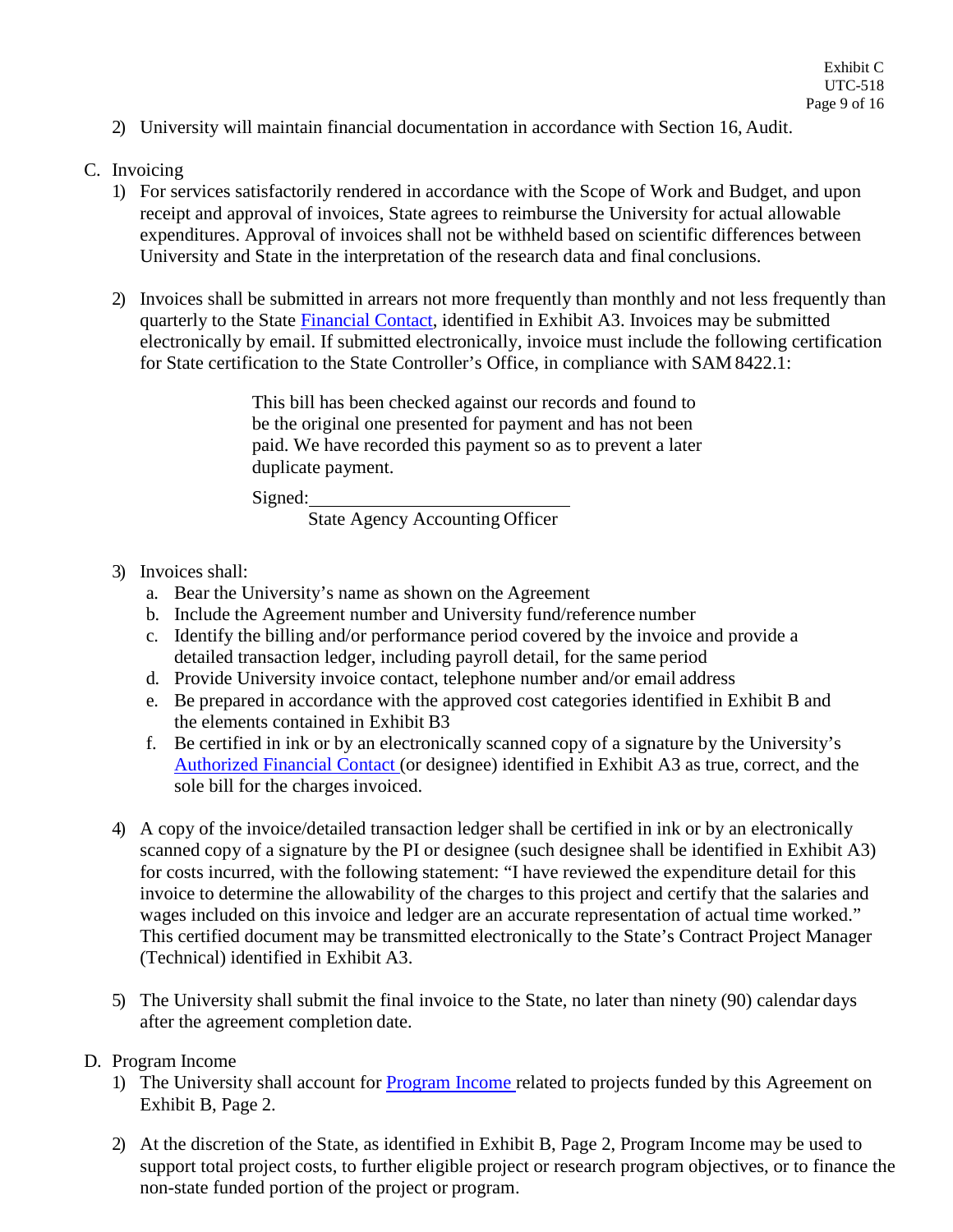- 3) After the execution of this Agreement, if the University becomes aware of Program Income not identified in Exhibit B, University will notify the State promptly by submitting a revised ExhibitB, Page 2, Program Income, pursuant to Section 15. Prior Approval Requirements and Budget Flexibility.
- 4) Within sixty (60) days of the program event the University will provide the State with a preliminary accounting of program event revenues and expenditures. When the work under this Agreement is completed and if applicable the University will reduce the total amount of the final invoice to the State by any Program Income exceeding total project expenditures. Unless agreed to otherwise by the Parties, net revenue from this project shall be remitted by the University to the State with the final closeout or accounting of project expenditures in accordance with Section E.4.

## <span id="page-9-0"></span>**15. [Prior Approval Requirements and Budget Flexibility](#page-0-0)**

A. Prior Approval Requirements

The following changes require prior approval of the State Contract Project Manager, whether or not the change has a budgetary impact.

- 1) Change in Scope of Work
- 2) Change in Key Personnel
- 3) Inclusion of restricted use data or copyrighted works in Deliverables
- 4) Travel not included in the approved Budget
- 5) Equipment not included in the approved Budget
- 6) Computer (or theft sensitive equipment) not included in the approved Budget
- 7) Substitution or addition of Subawardees
- B. Budget Flexibility

Budget revisions between identified budget categories in cost reimbursement agreements that are within the total Agreement amount, comply with the Prior Approval Requirements, above and do not change the Scope of Work or substitute Key Personnel, as defined in this Agreement, are allowed as described below:

- 1) Up to 10% of each annual budget amount or \$10,000, whichever is less, is allowed with approval of the State's Contract Project Manager, or as otherwise agreed to by the Parties and documented on Exhibit B.
- 2) Exceeding 10% or \$10,000, whichever is less, of the last approved budget require the State's Contract Project Manager's prior approval and may require a formal amendment to this Agreement. The University will submit a revised budget to the State for approval.

Budget transfers that would cause any portion of the funds to be used for purposes other than those consistent with the original intent of this Agreement are not allowed.

C. Revisions and/or changes pursuant to this Section 15 may require a formal amendment to this Agreement.

#### **16. [Audit](#page-0-0)**

<span id="page-9-1"></span>The University agrees that the awarding State agency, the Department of General Services, the California State Auditor, or their designated representative shall have the right to audit and/or review, and copy any records and supporting documentation pertaining to the performance of this Agreement if it exceeds \$10,000. The University agrees to maintain such records for possible audit for a minimum of three (3) years after final payment, unless a longer period of record retention is stipulated in Exhibit D. If any litigation, claim, or audit begins prior to the expiration of the retention period, the records shall be retained until all litigation, claims or audit findings involving the records have been resolved and final action taken.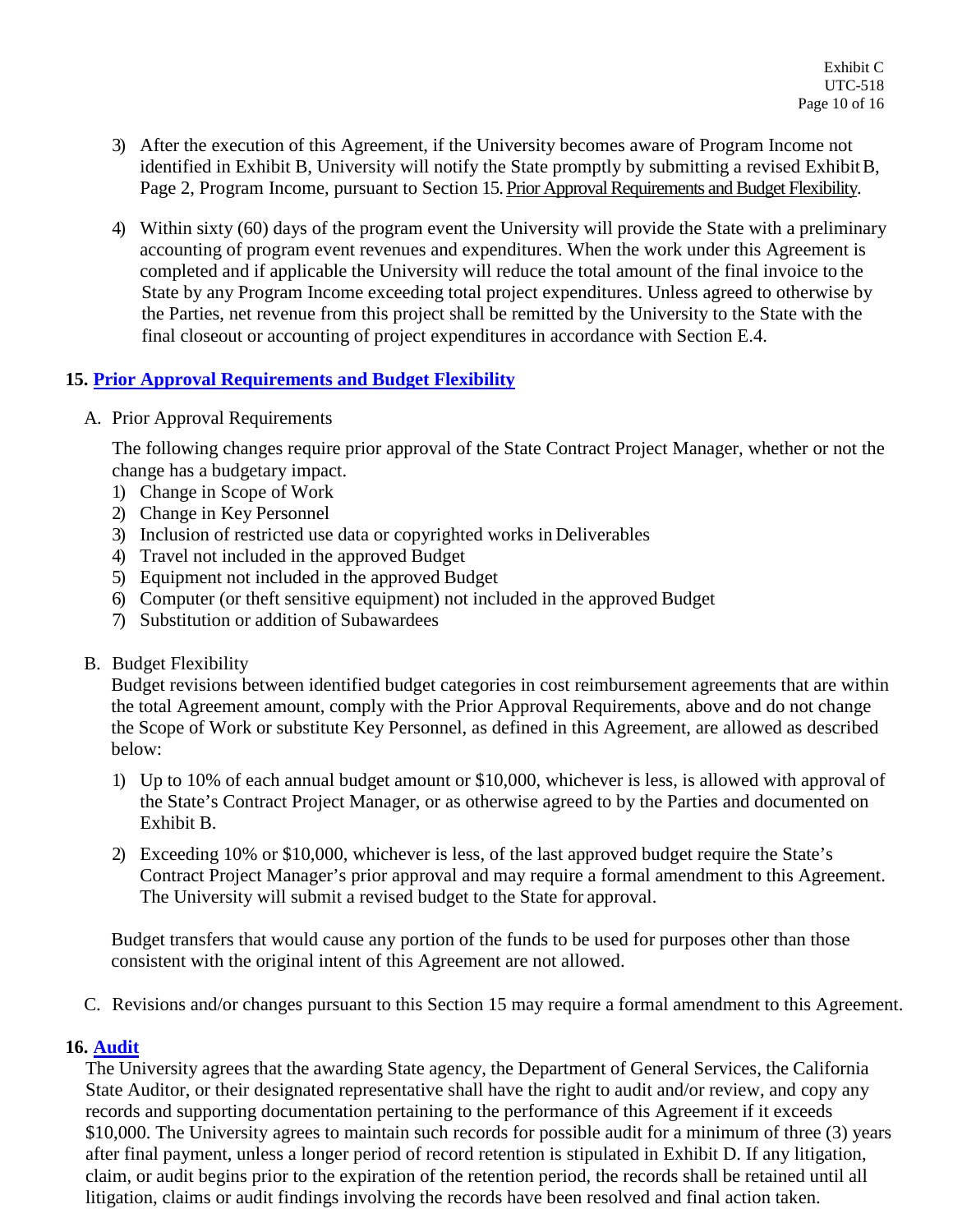University agrees to refund to the State any amounts claimed for reimbursement and paid to University which are later disallowed by the State after audit or inspection of records.

## **17. [Right to](#page-0-0) Publish**

- <span id="page-10-0"></span>A. Subject to any restrictions on the publication, disclosure, dissemination and use of Confidential Information or use of data set forth in this Agreement or under any applicable law, the University shall have the right to publish, disclose, disseminate and use, in whole and in part, any data and information received or developed under this Agreement.
- B. The University will provide publications, presentations and other public releases resulting from work performed under this Agreement to the State for review at least thirty (30) calendar days prior to publication and will identify the proposed recipient(s). During the first twenty (20) calendar days of such review period, the State may provide notice to the University that it intends to rebut some or all aspects of the presentation, publication or other media release. The State will then have thirty (30) calendar days from the date of notice to prepare and submit such rebuttal to the recipient(s) identified by the University. Within the review period, the State may provide feedback to the University; the University will give good faith consideration to such feedback, but has no obligation to make any changes in said material, other than the removal of any material whose disclosure is prohibited or restricted by this Agreement or by any applicable law. Any of the above referenced time periods may be modified upon agreement of both Parties. Neither Party may unreasonably deny such requests.
- C. At the State's sole discretion, the State will require the University to use one of the following disclaimers in any publication, presentation or other public release:
	- 1) "This project was funded by the <Agency>. The contents may not necessarily reflect the official views or policies of the State of California."
	- 2) "This project was funded by the <Agency>. The contents do not represent the official views or policies of the State of California."

## **18. Data [Rights](#page-0-0)**

- <span id="page-10-1"></span>A. [Preexisting Data o](#page-13-6)f each Party that will be included as a Deliverable under this Agreement will be identified in Exhibit A4. Preexisting Data of the State may only be used by the University for purposes of the Scope of Work of this Agreement, unless such data is otherwise publicly available.
- B. At the State's expense for actual cost of duplication and delivery, University shall deliver additional **Project Data** that is specifically requested by the State.
- C. The State shall have the unrestricted right to use the **Deliverable Data** and delivered **Project Data**, subject to applicable use and disclosure restrictions identified in Exhibit A4 and other provisions in this Agreement, including but not limited to, Right to Publish, Confidential Information, Copyright, Patents and Use of Name and Publicity.
- D. The University shall have the unrestricted right to use Project Data, subject to applicable use and disclosure restrictions identified in Exhibit A4 and other provisions in this Agreement, including but not limited to, Right to Publish, Confidential Information, Copyrights, Patents and Use of Name and Publicity.

# **19. [Copyrights](#page-0-0)**

<span id="page-10-2"></span>A. All rights in copyrightable works first created by the University in the performance of the Scope of Work, Exhibit A, under this Agreement are the property of the University. Unless restricted under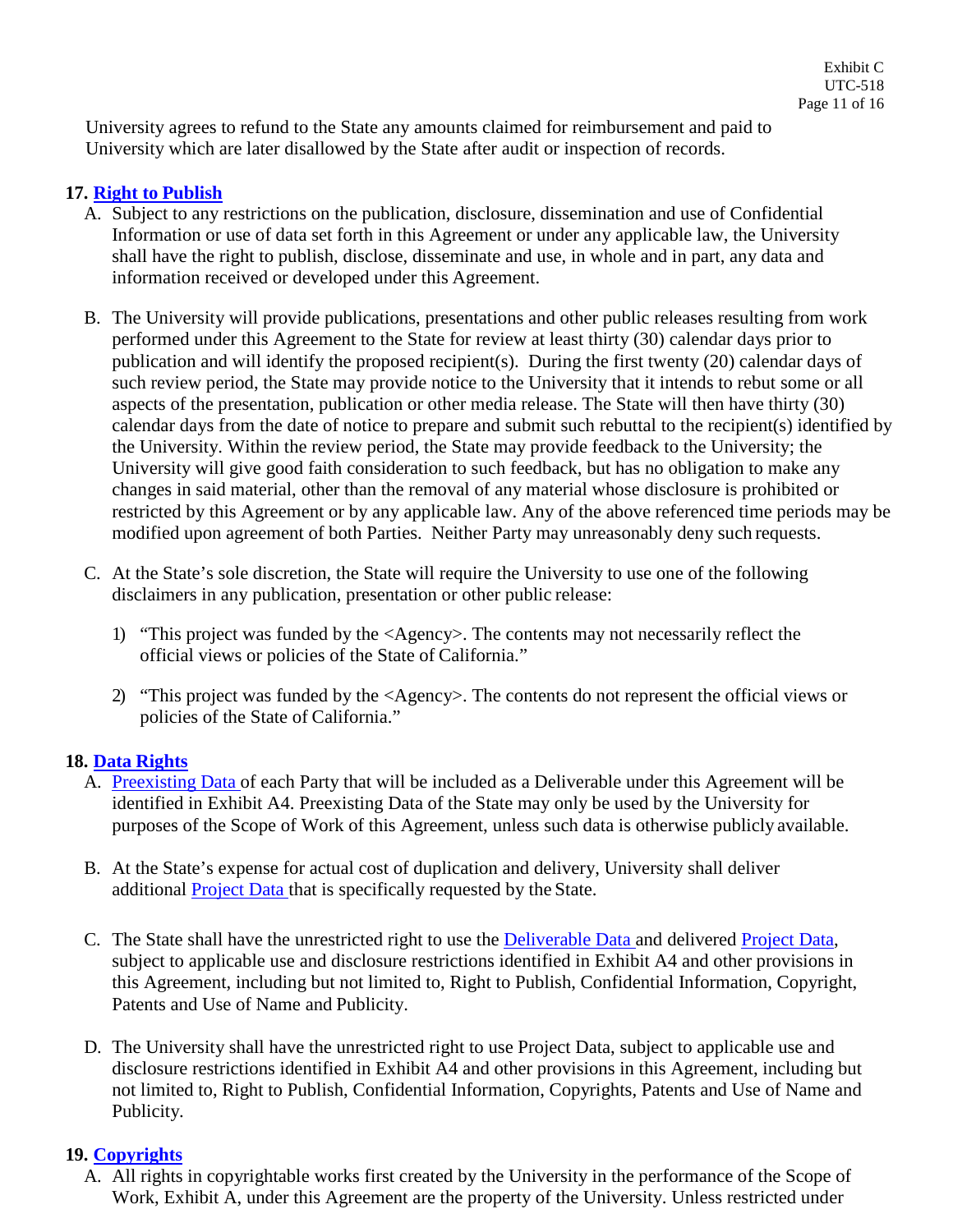Exhibit A4, the University shall grant the state a fully paid-up, royalty-free, nonexclusive, sublicensable, irrevocable license to use, reproduce, prepare derivative works, and distribute copies of the Deliverables identified in Exhibit A1, to fulfill the State's government purposes.

- B. Notwithstanding the above, if the purpose of the Scope of Work is specifically to create a copyrightable work for use by the State and that fact is indicated in Exhibit A1, which may be amended upon mutual agreement of the Parties, then all rights in such copyrightable work will be the property of the State, subject to a reserved right for the University to use the copyrightable work for educational and research purposes and to allow other educational and nonprofit institutions to do so for educational and research purposes.
- C. Upon written request and subsequent amendment, the State may request delivery of computer software that is not identified on Exhibit A1, but was first created in the performance of the Scope of Work. To the extent the University is legally able to do so, University shall grant a fully paid-up, royalty-free, nonexclusive, sublicensable, irrevocable license to use, reproduce, prepare derivative works, and distribute copies, to fulfill the State's government purposes, subject to restrictions, if any, identified in Exhibit A4.

#### **20. [Use of Name and](#page-0-0) Publicity**

<span id="page-11-0"></span>Neither Party will use the name of the other Party or its employees in any advertisement, press release, or publicity with reference to this agreement or any product or service resulting from this agreement, without prior written approval of the other Party.

#### **21. [Access to State Facilities or Computing](#page-0-0) Systems**

<span id="page-11-1"></span>If University access to State agency facilities or computing systems is required, a separate agreement between the individual accessing the facility or system and the State agency may be necessary, and is referenced in Exhibit F.

#### <span id="page-11-2"></span>**22. [Notices](#page-0-0)**

All notices permitted or required under this Agreement shall be in writing and shall be delivered in person or transmitted to the mailing address or email address of the Party as specified in Exhibit A3 of this Agreement.

#### **23. Subject [Headings](#page-0-0)**

<span id="page-11-3"></span>Headings within this Agreement are for convenient reference only and have no effect in limiting or extending the language of the provisions to which they refer.

#### **24. Force [Majeure](#page-0-0)**

<span id="page-11-4"></span>Neither Party shall be liable to the other for any delay in or failure of performance, nor shall any such delay in or failure of performance constitute default, if such delay or failure is caused by "Force Majeure." As used in this section, "Force Majeure" is defined as follows: Acts of war and acts of god such as earthquakes, floods, and other natural disasters such that performance is impossible.

#### **25. [Nondiscrimination](#page-0-0)**

<span id="page-11-5"></span>California Government Code section 12990(c) requires that every state contract and subcontract for public works or for goods or services contain a nondiscrimination clause prohibiting discrimination on the bases of legally protected classes. The Department of Fair Employment and Housing is the state agency charged with enforcing California's civil rights laws, and requires the following language be included in this UTC. With respect to this section, "contract" means this Agreement; "contractor" means University; and "subcontract" means Subaward.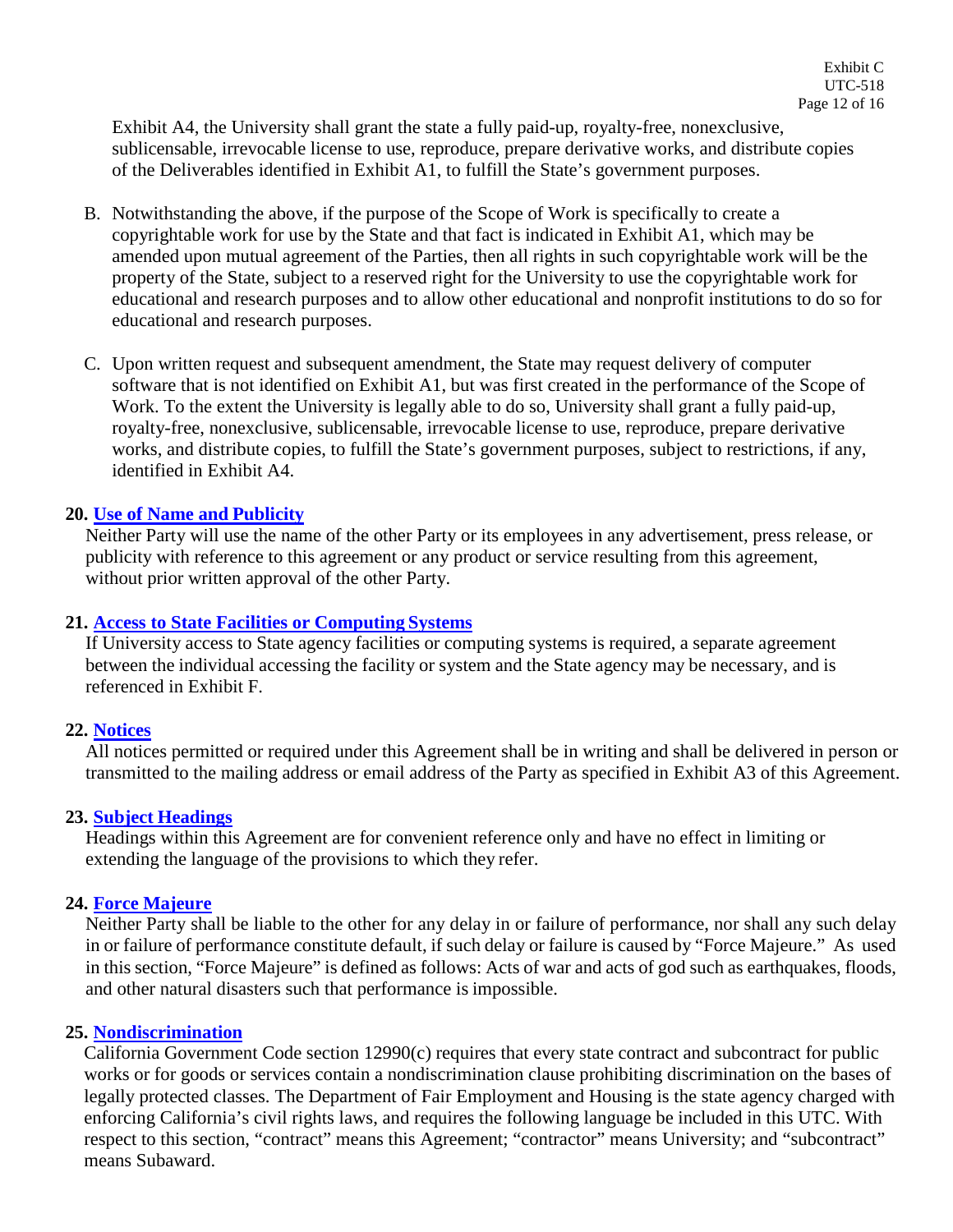During the performance of this contract, contractor and its subcontractors shall not unlawfully discriminate against any employee or applicant for employment because of race, religious creed, color, national origin, ancestry, physical disability, mental disability, medical condition, genetic information, marital status, sex, gender, gender identity, gender expression, age, sexual orientation, or military and veteran status. Contractors and subcontractors shall insure that the evaluation and treatment of their employees and applicants for employment are free of such discrimination. Contractors and subcontractors shall comply with the provisions of the Fair Employment and Housing Act (Gov. Code, § 12900 et seq.) and the applicable regulations promulgated thereunder (Cal. Code Regs., tit. 2, § 11000 et seq.). The applicable regulations of the Fair Employment and Housing Council implementing Government Code section 12990, set forth in Subchapter 5 of Division 4.1 of Title 2 of the California Code of Regulations are incorporated into this contract by reference and made a part hereof as if set forth in full. Contractor and its subcontractors shall give written notice of their obligations under this clause to labor organizations with which they have a collective bargaining or other agreement.

Contractor shall include the nondiscrimination and compliance provisions of this clause in all subcontracts to perform work under the contract.

#### **26. [Governing](#page-0-0) Law**

<span id="page-12-0"></span>This Agreement is governed by and shall be interpreted in accordance with the laws of the State of California.

#### **27. [Severability](#page-0-0)**

<span id="page-12-1"></span>The invalidity or unenforceability of any provisions of this Agreement shall not affect the validity or enforceability of any other provision of this Agreement, which shall remain in full force and effect.

## **28. Entire [Agreement](#page-0-0)**

<span id="page-12-2"></span>This Agreement constitute(s) the entire agreement between the Parties with respect to its subject matter and constitutes and supersedes all prior agreements, representations and understandings of the Parties, written or oral.

## <span id="page-12-3"></span>**29. Order of [Precedence](#page-0-0)**

Any inconsistency in the provisions under this Agreement shall be resolved by giving precedence in the following order:

- 1. Exhibit D Additional Requirements Associated with Funding Sources, when applicable
- 2. Exhibit G Negotiated Alternate UTC Terms, when applicable
- 3. Exhibit C University Terms & Conditions (UTC)

## <span id="page-12-4"></span>**30. [AB20 Definitions](#page-0-0)**

**Administrative Contact (State)**: Individual responsible for the day-to-day administration of the Agreement.

**Administrative Contact (University)**: Individual responsible for the day-to-day administration of the Agreement.

<span id="page-12-5"></span>**Agreement:** Agreement means a contract or grant between the state and the University of California or the California State University for research, training, or service.

<span id="page-12-6"></span>**Authorized Financial Contact**: University representative authorized to sign invoices to State agencies.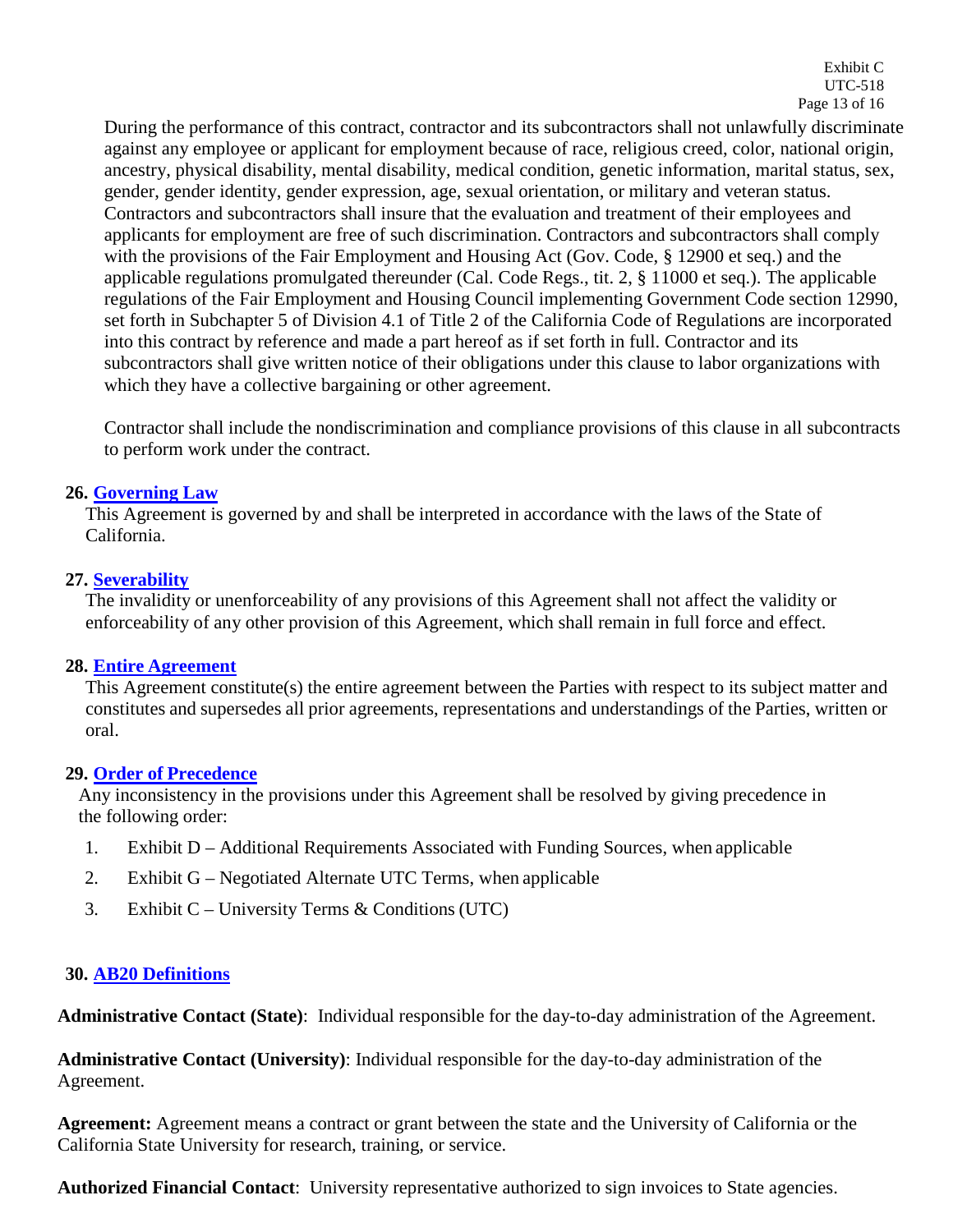<span id="page-13-0"></span>**Authorized Official:** An individual authorized to enter into an agreement and receive notices on behalf of the UC, CSU or State as stipulated in the Agreement. The University's Authorized Official is usual located in the campus' contract & grant or sponsored project office. The State's Authorized Official is usually located in the agency's contracting office.

<span id="page-13-1"></span>**Confidential Information**: Information, the disclosure of which is restricted or prohibited by any provision of law. Some examples of "confidential information" include, but are not limited to, public social services client information described in California Welfare and Institutions Code Section 10850, and "personal information" about individuals that is non-disclosable under California Civil Code Section 1798.3 of the Information Practices Act (IPA), or any information identified as confidential by the parties, in accordance with Section 8 of this agreement.

<span id="page-13-2"></span>**Consultant**: An independent consultant is an individual not employed by the University of proven professional or technical competence who provides primarily professional or technical advice to the University and the University does not control the manner, means or methods of performance.

<span id="page-13-4"></span>**Contract Project Manager:** State agency representative responsible for oversight of the technical completion of the project, identified in Exhibit A3.

<span id="page-13-3"></span>**CSU Auxiliary Organization** *(when applicable)***:** A CSU Auxiliary Organization authorized to receive and administer externally funded projects on behalf of the Trustees of the California State University, pursuant to CCR Title 5, Division 5, Chapter 1, Subchapter 6, Article 2, Section 42500 [\(5 CCR § 42500\)](http://government.westlaw.com/linkedslice/default.asp?Action=TOC&RS=GVT1.0&VR=2.0&SP=CCR-1000).

**[Data:](#page-10-1)** Information, regardless of the form or medium including, but not limited to drawings, lists, findings, computations, notes, diagrams, data files, statistical records and other research data.

#### <span id="page-13-6"></span>**Preexisting Data**

- 1. State: Data that is already possessed or owned by the State.
- 2. University: Data that is already possessed or owned by the University.
- 3. 3rd Party: Data that is provided by a third party to the State or the University for use under this Agreement.

<span id="page-13-7"></span>**Project Data:** Data that is first produced in the performance of this Agreement by the Principal investigator or the University's project personnel. Project Data does not include a researcher's laboratory notebook, but does include Project Data contained therein.

<span id="page-13-8"></span>**Deliverable Data:** Project Data that is identified in the Scope of Work, Exhibit A1, and required to be delivered to the State.

**Deliverables:** Items identified in the Scope of Work, Exhibit A1, and required to be delivered to the State.

<span id="page-13-5"></span>**Direct Costs:** Direct costs are those costs that can be identified specifically with a particular sponsored project, an instructional activity, or any other institutional activity, or that can be directly assigned to such activities relatively easily with a high degree of accuracy. Direct costs may include, but are not limited to, salary, fringe benefits (including graduate student tuition and fees), equipment, subawards, travel, supplies, other expenses and rental charges. Costs incurred for the same purpose in like circumstances must be treated consistently as either direct or indirect costs. Where an institution treats a particular type of cost as a direct cost of sponsored agreements, all costs incurred for the same purpose in like circumstances shall be treated as direct costs of all activities of the institution.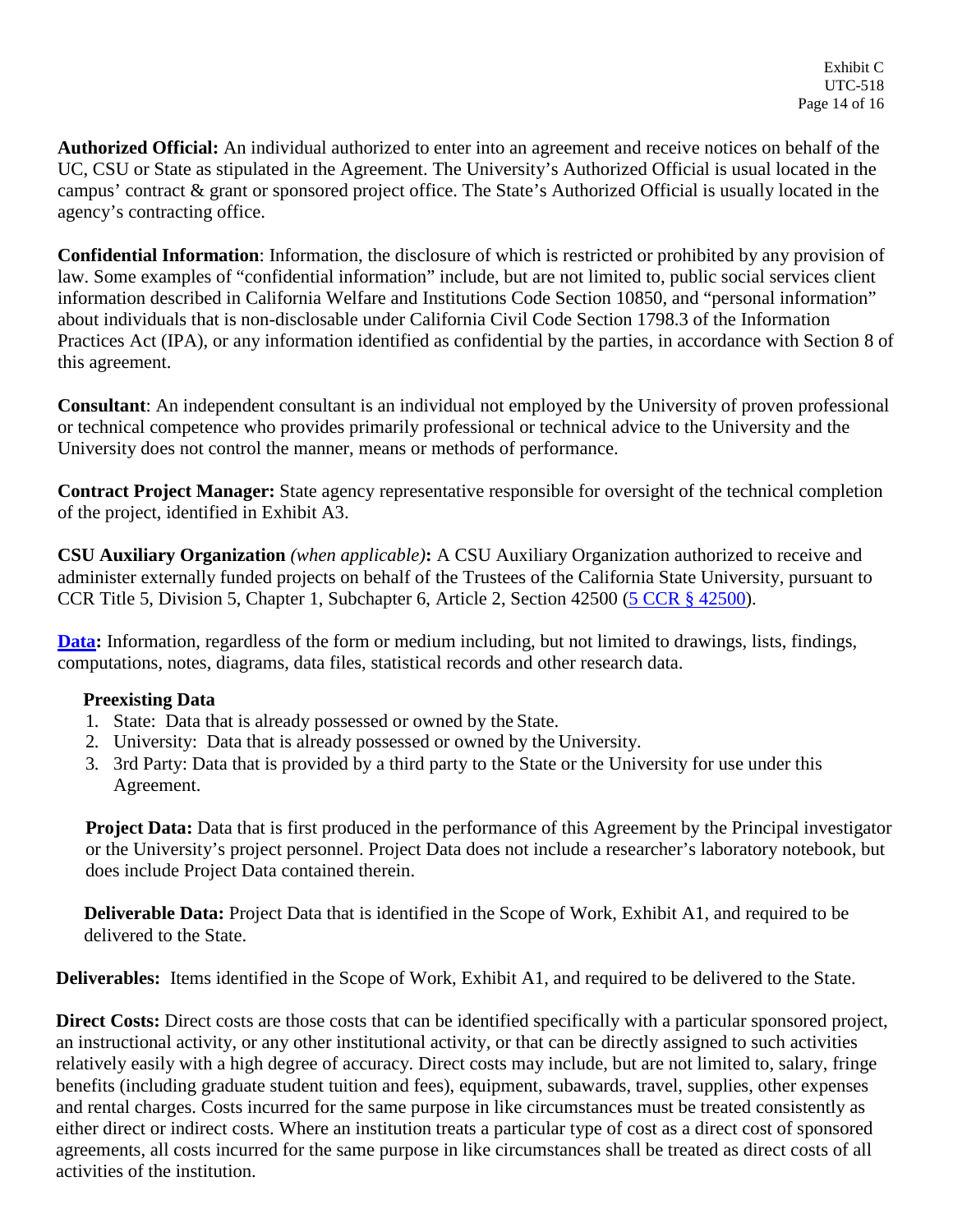<span id="page-14-10"></span>**Financial Contact/Accounting (State)**: Individual responsible for processing invoices from University for payment.

**Independent Contractor**: An independent entity performing work for the University, where the University has the right to control only the result of the service, not the manner of performance.

<span id="page-14-9"></span>**Indirect Costs**: Indirect costs (IDC) are valid expenses of conducting research, instruction, and other sponsored activities at University, but are incurred for common or joint objectives and, therefore, cannot be identified readily and specifically with a particular project or program. Building use, facilities operation & maintenance costs, equipment use & depreciation and general administrative expenses are examples of costs that are usually treated as IDC.

**Institutional Base Salary**: Institutional Base Salary is the annual compensation paid by the University for an employee's appointment, whether that individual's time is spent on research, teaching, or other activities.

<span id="page-14-6"></span>**Key Personnel:** The PI and other individuals who contribute to the scientific development or execution of a project in a substantive, measurable way, whether or not they receive salaries or compensation under the agreement. The University identifies key personnel in each proposal.

**Notices Contact**: See Authorized Official.

<span id="page-14-3"></span>**Non-cancellable Obligations**: Allowable costs that have been properly budgeted in Exhibit B incurred through the date of termination, but cannot be reversed at the point of termination.

<span id="page-14-0"></span>**Party(ies):** Party or Parties shall mean the University campus or the State agency as the parties to this Agreement, and does not apply to any third party or other entity.

<span id="page-14-2"></span>**Principal Investigator**: The Principal Investigator (PI) is defined as the individual(s) judged by the University to have the appropriate level of authority and responsibility and has been designated in the University's proposal to the State to direct the project or program supported by the Agreement.

<span id="page-14-11"></span>**Program Income**: Gross income earned by the University that is directly generated by a supported activity and earned only as a result of the State funded project.

<span id="page-14-4"></span>**Scope of Work:** The proposed and/or approved project and deliverables outlined by the University's PI to accomplish the State's funding goals.

<span id="page-14-1"></span>**State:** An agency or department of the State of California that is funding the Scope of Work.

<span id="page-14-7"></span>**Subaward:** Agreement issued to a Subawardee to perform a portion of Scope of Work.

<span id="page-14-8"></span>**Subawardee:** An entity other than the University that performs a portion of the Scope of Work, as identified in this Agreement, and includes the following: Subrecipient, subcontractor, consultant and independent contractor.

**Subcontractor**: See Subrecipient.

**Subrecipient**: A collaborating entity of the University that is responsible for programmatic decision making and completing a portion of the Scope of Work.

<span id="page-14-5"></span>**Trade Secret:** "Trade secret" means information, including a formula, pattern, compilation, program, device, method, technique, or process, that: (1) Derives independent economic value, actual or potential, from not